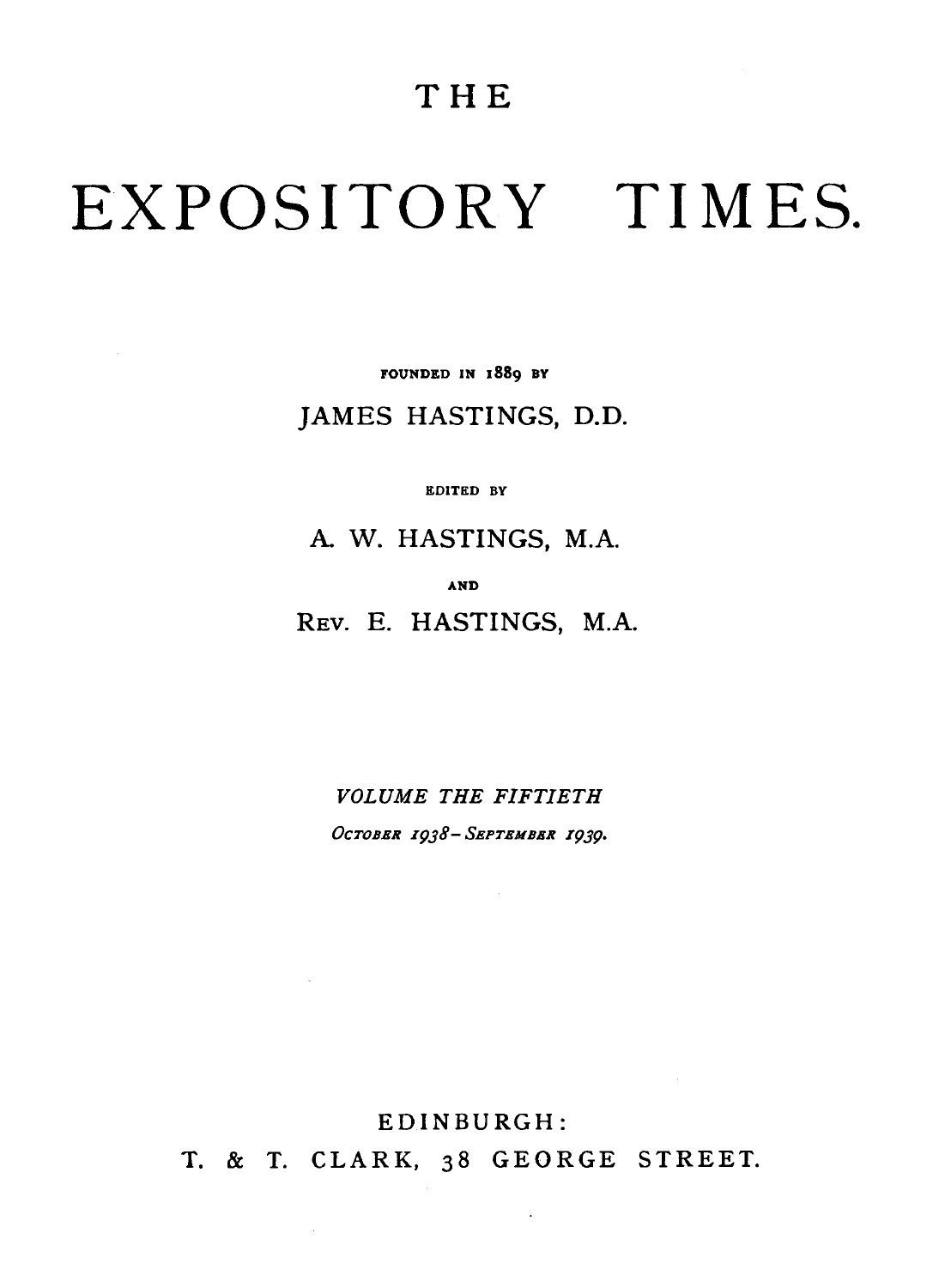#### PRINTED IN GREAT BRITAIN BY MORRISON AND GIBB LIMITED

YOR

T. & T. CLARK, EDINBURGH.

| LONDON   |  |  | . SIMPKIN MARSHALL, LTD. |
|----------|--|--|--------------------------|
| NEW YORK |  |  | CHARLES SCRIBNER'S SONS. |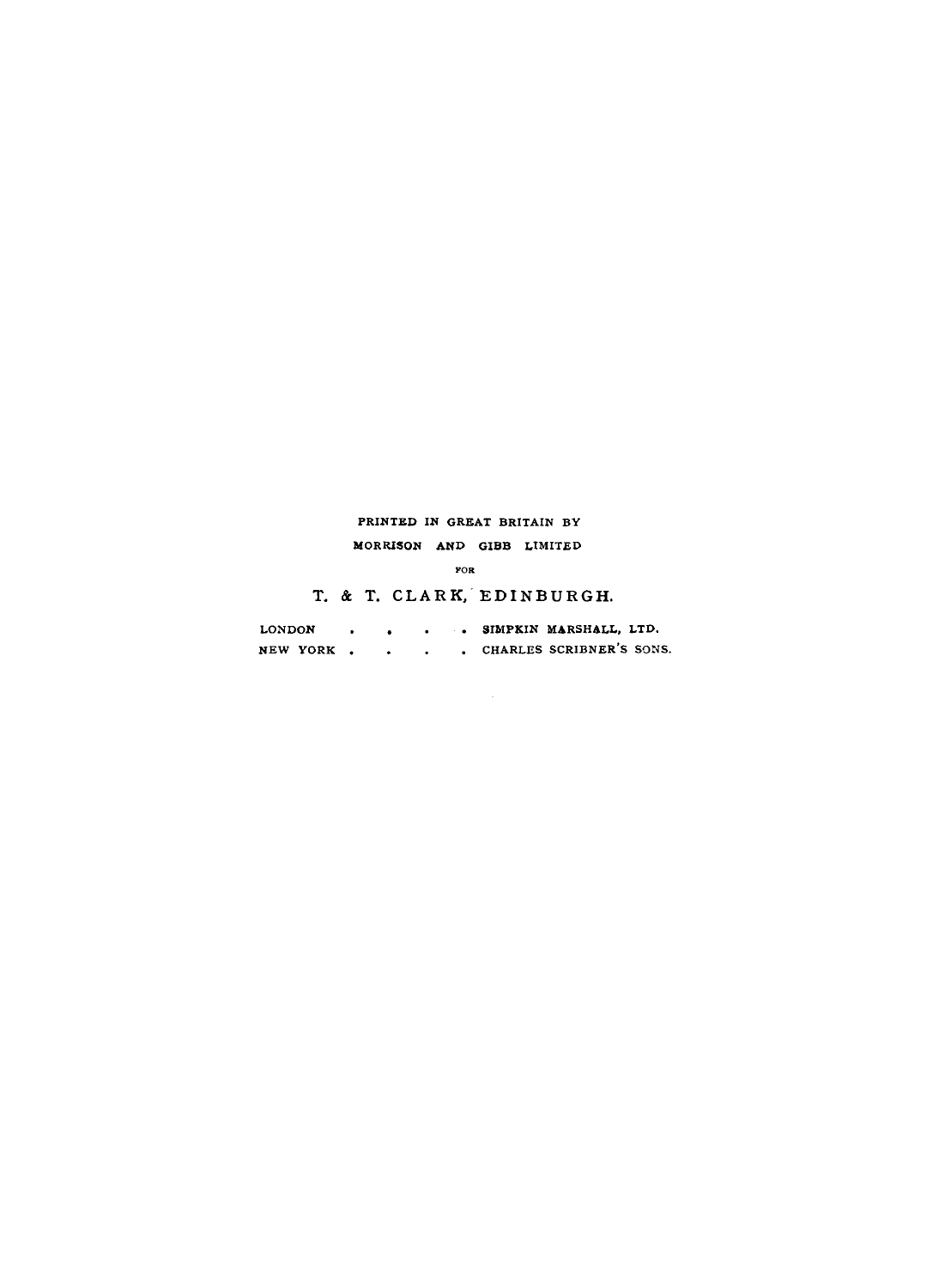## **CONTENTS OF VOL. L.**

## AUTHORS.

| P. M. S. ALLEN, B.A.—                                                                                                              |  |               | PAGE |
|------------------------------------------------------------------------------------------------------------------------------------|--|---------------|------|
| Luke $17^{21}$                                                                                                                     |  |               | 233  |
| GEORGE W. ANDERSON, M.A.-                                                                                                          |  |               |      |
| Recent Foreign Theology                                                                                                            |  |               | 563  |
| Rev. JOHN A. BAIN, M.A., D.D.-                                                                                                     |  |               |      |
| Recent Foreign Theology                                                                                                            |  |               | 188  |
|                                                                                                                                    |  |               |      |
| Rev. W. BARTLETT, M.A. <sup>11</sup><br>The Life of the World to Come                                                              |  |               |      |
| Rev. A. Beaghen-                                                                                                                   |  |               | 554  |
|                                                                                                                                    |  |               |      |
| Virginibus Puerisque                                                                                                               |  |               | 267  |
| Rev. RODERICK BETHUNE, M.A.-                                                                                                       |  |               |      |
| Voices which Prevail                                                                                                               |  |               | 126  |
| Virginibus Puerisque                                                                                                               |  |               | 509  |
| Rev. J. S. Billings—                                                                                                               |  |               |      |
| The Ascension in the Fourth Gospel                                                                                                 |  |               | 285  |
| Rev. Eric F. F. Bishop-                                                                                                            |  |               |      |
| ' A fire of coals with fish laid thereon, and                                                                                      |  |               |      |
| bread'.                                                                                                                            |  |               | 264  |
| Rev. E. C. BLACKMAN, M.A.-                                                                                                         |  |               |      |
| A Further Note on Romans 828.                                                                                                      |  |               | 378  |
| Rev. W. F. Boyn, Ph.D.-                                                                                                            |  |               |      |
| The Parable of the Unjust Steward                                                                                                  |  |               | 46   |
| Rev. F. J. Briggs, M.A.---                                                                                                         |  |               |      |
| I Samuel 13 <sup>1</sup>                                                                                                           |  |               |      |
| $\bullet$<br>Rev. L. H. BROCKINGTON, M.A., B.D.-                                                                                   |  |               | 94   |
| The 'Face of God' in the Old Testament                                                                                             |  |               |      |
|                                                                                                                                    |  |               | 557  |
| Rev. R. C. Broughton, B.D.—                                                                                                        |  |               |      |
| Truth and Freedom                                                                                                                  |  |               | 552  |
| F. BRUCE, M.A., B.A.-<br>F.                                                                                                        |  |               |      |
| The Ascension in the Fourth Gospel                                                                                                 |  |               | 478  |
| H. E. Bryant, B.A.—                                                                                                                |  |               |      |
| Note on Luke 11 <sup>17</sup>                                                                                                      |  |               | 525  |
| Rev. Dr. C. W. BUDDEN, M.A.-                                                                                                       |  |               |      |
| Virginibus Puerisque                                                                                                               |  | 124, 268, 367 |      |
|                                                                                                                                    |  |               |      |
|                                                                                                                                    |  |               |      |
| Rev. HARRY BUNCE, B.D.-                                                                                                            |  |               |      |
| Things New and Old                                                                                                                 |  |               | 368  |
| Rev. DAVID CAIRNS, M.A.-                                                                                                           |  |               |      |
| Aldous Huxley-Cosmology and Ethic                                                                                                  |  |               | 55   |
| Why Mr. Aldous Huxley is not a Christian.                                                                                          |  |               | 155  |
| Rev. J. Y. CAMPBELL, M.A.                                                                                                          |  |               |      |
| Great Texts Reconsidered: Romans 114                                                                                               |  |               | 229  |
|                                                                                                                                    |  |               |      |
| Very Rev. S. C. CARPENTER, D.D. --<br>Problems of To-day: IX. The Spiritual                                                        |  |               |      |
| Capacity of the Plain Man                                                                                                          |  |               | 394  |
| Rev. SYDNEY CAVE, D.D.-                                                                                                            |  |               |      |
| After Fifty Years: VIII. The Significance                                                                                          |  |               |      |
| of the Apostle Paul                                                                                                                |  |               | 452  |
| Professor J. M. Creup, D.D.—                                                                                                       |  |               |      |
|                                                                                                                                    |  |               | 13   |
| Great Texts Reconsidered: Hebrews 13 <sup>10</sup><br>Rev. S. C. Crowr—                                                            |  |               |      |
|                                                                                                                                    |  |               |      |
| Virginibus Puerisque                                                                                                               |  |               | 317  |
|                                                                                                                                    |  |               |      |
| GODFREY N. CURNOCK-<br>Another Neglected Parallel (Joshua 1012. 18                                                                 |  |               |      |
| and Iliad $2^{410-417}$ .                                                                                                          |  |               | 378  |
| DAVID DAUBE, Ph.D.-                                                                                                                |  |               |      |
| $O(\chi\lambda)$ os in Mark 2 <sup>4</sup> (Lk 5 <sup>19</sup> ).                                                                  |  |               | 138  |
|                                                                                                                                    |  |               |      |
|                                                                                                                                    |  |               |      |
| Pacifism                                                                                                                           |  |               | 24   |
|                                                                                                                                    |  |               |      |
| Right Rev. A. A. David, D.D.—<br>Problems of To-day: I. Christianity and<br>Rev. D. T. DAVIES, M.A., B.D.-<br>Virginibus Puerisque |  |               | 77   |
|                                                                                                                                    |  |               |      |
| Rev. J. T. DEAN, D.D.—-<br>The Great Digression: 2 Corinthians 2 <sup>14</sup> –                                                   |  |               |      |
|                                                                                                                                    |  |               | 86   |
| A. DEMANT, B.Litt., B.Sc.-                                                                                                         |  |               |      |
| Rev. V<br>Problems of To-day: III. The Incarnation                                                                                 |  |               |      |
| and Political Ethics                                                                                                               |  |               | 120  |
|                                                                                                                                    |  |               |      |
| Rev. HAROLD DERBYSHIRE-<br>A Harvest Thanksgiving Sermon                                                                           |  |               | 549  |

| G. R. Driver, M.A.                                                                                                                  | PAGE |
|-------------------------------------------------------------------------------------------------------------------------------------|------|
| Hebrew 'al (' high one') as a Divine Title.                                                                                         | 92   |
| Venerable Archdeacon P. B. EMMET, M.A.-                                                                                             |      |
| St. Mark 14 <sup>45</sup><br>$\mathcal{A}$                                                                                          | 93   |
| Rev. W. G. ESSAME, M.A.-                                                                                                            |      |
| The Ascension in the Fourth Gospel                                                                                                  | 478  |
| Rev. S. K. FINLAYSON, M.A.—<br>The Enigma of the Swords'                                                                            |      |
|                                                                                                                                     | 563  |
| Rev. DUNCAN FRASER, M.A.-                                                                                                           |      |
| Virginibus Puerisque                                                                                                                | 408  |
| Rev. A. E. GARVIE, D.D.-                                                                                                            |      |
| Recent Foreign Theology.<br>44, 90, 428, 472, 560<br>Modern, not Modernist                                                          | 213  |
|                                                                                                                                     |      |
| Professor JOHN M. GRAHAM, M.A.-                                                                                                     |      |
| Problems of To-day: VII. What is meant                                                                                              | 301  |
| by the Social Gospel?<br>After Fifty Years: X. Revelation and the                                                                   |      |
| Bible                                                                                                                               | 537  |
| Rev. SIDNEY GRAY, B.A.-                                                                                                             |      |
| Virginibus Puerisque                                                                                                                | 460  |
|                                                                                                                                     |      |
| Rev. J. IRELAND HASLER, B.A.<br>Virginibus Puerisque                                                                                | 368  |
| The Silences of Revelation                                                                                                          | 462  |
|                                                                                                                                     |      |
| Professor G. D. HENDERSON, D.Litt., D.D.-<br>Fifty Years of the Student Christian                                                   |      |
| Movement                                                                                                                            | 520  |
|                                                                                                                                     |      |
| Rev. G. S. HENDRY, B.D.-                                                                                                            |      |
| Recent Foreign Theology                                                                                                             | 330  |
| Rev. C. M. HEPBURN, B.D.-                                                                                                           |      |
| Virginibus Puerisque<br>125, 175, 546                                                                                               |      |
| Rev. J. N. HOARE, LL.B.—<br>'Lead us not into temptation'.                                                                          |      |
|                                                                                                                                     | 333. |
| Rev. NORMAN V. HOPE, M.A., B.D.-                                                                                                    |      |
| The Offence of the Cross.                                                                                                           | 27 E |
| Rev. David Houston, M.A.-                                                                                                           |      |
| Puritanism                                                                                                                          | 422  |
| Professor W. F. HowARD, D.D.-                                                                                                       |      |
| Great Texts Reconsidered: Mark 1045                                                                                                 | 107  |
| The Origin of the Symbol 'Q'                                                                                                        | 379  |
| JOHN S. HOYLAND-                                                                                                                    |      |
| . Federal Union                                                                                                                     | 517  |
| Principal T. HYWEL HUGHES, D.Litt., D.D.-                                                                                           |      |
| Recent Trends of Thought on the Atonement                                                                                           | 250  |
| Rev. G. L. HURST, B.D., D.D.-                                                                                                       |      |
| The Mind of Christ and Poverty                                                                                                      | 321  |
| Rev. E. Ingham-                                                                                                                     |      |
| Virginibus Puerisque                                                                                                                | 409  |
| Rev. G. J. Inglis, M.A.                                                                                                             |      |
| St. Paul's Conception of Christ.<br>Rev. JOHN A. IRVINE, B.A.-                                                                      | 456  |
| The City of God                                                                                                                     |      |
|                                                                                                                                     |      |
|                                                                                                                                     | 513  |
| Rev. J. W. JACK, D.D.-                                                                                                              |      |
| Recent Biblical Archæology<br>135, 277, 405, 533<br>$\bullet$                                                                       |      |
| Recent Foreign Theology.                                                                                                            | 523  |
|                                                                                                                                     |      |
| Professor E. O. JAMES, D.Litt., Ph.D., F.S.A.—-<br>After Fifty Years: III. Aspects of Sacrifice<br>in the Old Testament<br>$\Delta$ | 151  |
|                                                                                                                                     |      |
|                                                                                                                                     | 93   |
| Rev. LEWIS JOHNSON- $\frac{\text{John } 4^{44}}{\text{John } 4^{44}}$ .                                                             |      |
| Rev. J. D. JONES, M.A.—<br>How to meet Temptation.                                                                                  | 467  |
| Sir F. G. KENYON-                                                                                                                   |      |
| After Fifty Years: II. The Text of the                                                                                              |      |
| Greek New Testament<br>$\;$                                                                                                         | 68   |
| Rev. ALEXANDER KING, M.A.-<br>The Parable of the Unjust Steward<br>$\bullet$<br>٠                                                   | 474  |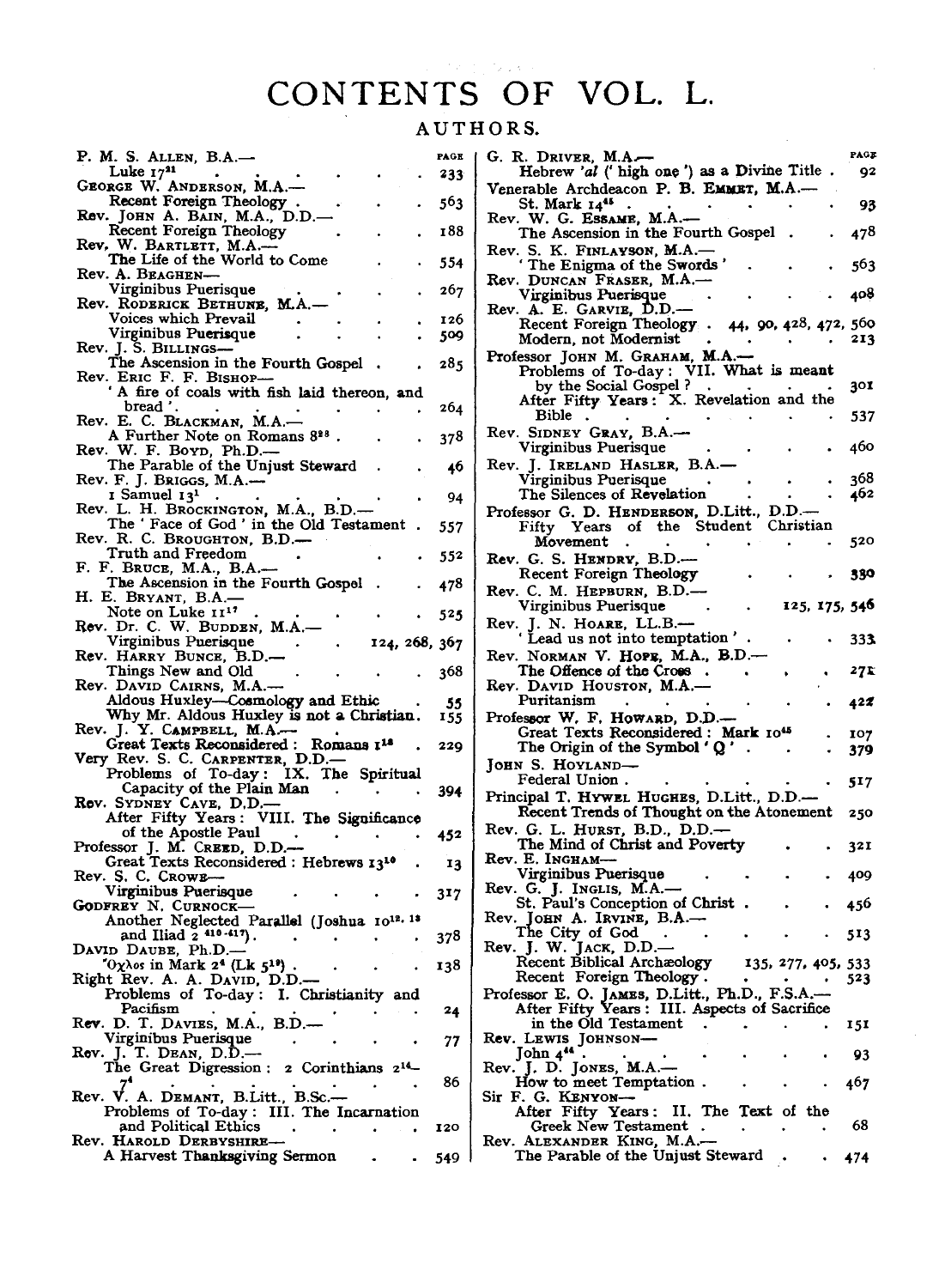## iv CONTENTS

| Professor JOHN LINE-                                                                             | PAGE |
|--------------------------------------------------------------------------------------------------|------|
| Problems of To-day: X. The Nature of<br>our Knowledge of God.                                    |      |
| Principal W. F. LOFTHOUSE, D.D.—                                                                 | 438  |
| The Righteousness of Jahveh                                                                      | 341  |
| The Righteousness of God                                                                         | 44 I |
| Rev. INNES LOGAN, M.A.-<br>The Epistle to the Hebrews: An Expository                             |      |
| Study                                                                                            | 39   |
| Rev. J. S. MACARTHUR, B.D., M.A.-                                                                |      |
| Companying with Christ.                                                                          | 134  |
| Elijah or Elisha?                                                                                | 303  |
| Professor G. H. C. MACGREGOR, D.Litt., D.D.-<br>The Growth of the Resurrection Faith<br>217, 280 |      |
|                                                                                                  |      |
| Rev. NICOL MACNICOL, D.D.—<br>Problems of To-day: V. The Non-Christian                           |      |
| East in the 'Christian' West                                                                     | 202  |
| Rev. HAROLD MARSDEN, B.D.-<br>Virginibus Puerisque                                               |      |
| Rev. H. G. MEECHAM, M.A., B.D., Ph.D.                                                            | 547  |
| Ro 3 <sup>251.</sup> 4 <sup>25</sup> -The Meaning of oid c. acc.                                 | 564  |
| Professor J. HUGH MICHAEL, M.A., D.D.-                                                           |      |
| Great Texts Reconsidered: John 129.                                                              | 359  |
| CONSTANCE MILES-<br>What We Believe                                                              |      |
| Professor JAMES MOFFATT, D.D.-                                                                   | 430  |
| Recent Foreign Theology . 45, 89, 140, 425                                                       |      |
| VICTOR MONOD-                                                                                    |      |
| The Relation between Travel and Conversion,                                                      | 183  |
| translated by H. T. Kerr, Junior, Ph.D.<br>Rev. JOHN MONTEITH, M.A.—                             |      |
| The Prince of Peace.                                                                             | 130  |
| ROBERT A. MOODY, M.A., LL.B.--                                                                   |      |
| ' Men of good-will '<br>Rev. C. F. D. Moule, M.A.-                                               | 563  |
| Matthew 521. 22                                                                                  | 189  |
| Rev. Canon J. K. MozLev, D.D.—<br>After Fifty Years: IX. The Real Unity of                       |      |
| the New Testament                                                                                |      |
| Rev. JOHN MUIR, B.D.—                                                                            | 499  |
| The Significance of $\mathbf{r}$ in Genesis $5^{\mathbf{M}}$ and                                 |      |
| Psalm 3918                                                                                       | 476  |
| Rev. J. J. MURRAY, D.D.—<br>The Preacher's Use of Ezekiel                                        | 314  |
| Professor A. J. WILLIAM MYERS, Ph.D.-                                                            |      |
| Christianity in Action-Aspects of Religious                                                      |      |
| Education in Canada and the United States                                                        | 74   |
| Rev. T. Nicklin, M.A.--<br>After Fifty Years: VII. The Chronology of                             |      |
| the New Testament                                                                                | 418  |
| Professor W. D. Niven, D.D.-                                                                     |      |
| After Fifty Years: VI. Eschatology and the<br>Primitive Church                                   | 325  |
| Rev. E. G. Parrinder-                                                                            |      |
| The Christian Attitude to Non-Christian                                                          |      |
| Religions<br>Rev. C. A. PHILLIPS, M.A.-                                                          | 390  |
| The Ascension in the Fourth Gospel.                                                              | 478  |
| CLARENCE E. PICKETT-                                                                             |      |
| Action—Experiments<br>Christianity in<br>ın                                                      |      |
| Social Regeneration<br>Rev. S. H. Price–                                                         | 36   |
| Virginibus Puerisque                                                                             | 46 I |
| Rev. F. J. RAE, D.D.—                                                                            |      |
| Problems of To-day: IV. The Church and                                                           |      |
| the Child<br>Right Rev. A. E. J. RAWLINSON, D.D.-                                                | 170  |
| The World-View of the Bible and the World-                                                       |      |
| View of To-day                                                                                   |      |
|                                                                                                  | 102  |
| Rev. D ·H. C. READ, B.D.-<br>The World and the Will                                              | 32   |

| EDITH ANNE ROBERTSON-<br>T. S. Eliot                                                                         | PACE       |
|--------------------------------------------------------------------------------------------------------------|------------|
| Rev. STUART ROBERTSON, M.A.-                                                                                 | 431        |
| Virginibus Puerisque<br>27, 78, 174<br>Rev. Principal H. WHEELER ROBINSON, M.A.,<br>D.D.                     |            |
| Problems of To-day: VI. Ministerial<br>Training                                                              | 261        |
| $\bullet$<br>Professor T. H. ROBINSON, D.D.-<br><b>Recent Foreign Theology</b><br>43, 141, 187,              |            |
| 332, 376, 428, 524<br>Problems of To-day: II. The Preaching of                                               |            |
| Sin in the Modern World<br>After Fifty Years: IV. Higher Criticism and                                       | 72         |
| the Prophetic Literature<br>Professor H. H. RowLEY, M.A., D.D., B.Litt.-<br>Recent Foreign Theology.         | 198<br>427 |
| The Eisodus and the Exodus<br>Dr. A. MAUDE ROYDEN-                                                           | 503        |
| Problems of To-day: VIII. The Ministry<br>of Women in the Church                                             | 346        |
| Professor ANDREW SLEDD, M.A., Ph.D., D.D.,<br>$LL.D.$ —                                                      |            |
| The Interpretation of Luke 1731<br>Rev. JAMES D. SMART, M.A., Ph.D.-<br>Jesus, the Syro-Phoenician Woman-and | 235        |
| the Disciples                                                                                                | 469        |
| Rev. R. MARSHALL SMART, M.A.-<br>Virginibus Puerisque                                                        | 317        |
| Adjutant ARTHUR E. SMITH-<br>Privileged Pedestrians                                                          | 412        |
| Rev. NORMAN H. SNAITH, M.A.-<br>After Fifty Years: V. The Background of                                      |            |
| the Psalms<br>Rev. W. HERBERT SPENCER-                                                                       | 246        |
| Hebrews $13^{10}$ .<br>Rev. R. W. STEWART, B.D., B.Sc.-                                                      | 284        |
| The Golden Hope of Peace<br>Hirelings or Sons: A Mistaken Prayer                                             | 34<br>269  |
| The Power of the Spirit<br>Rev. D. A. SUTHERLAND, M.A.-                                                      | 373        |
| Virginibus Puerisque                                                                                         | 221        |
| Principal VINCENT TAYLOR, Ph.D., D.D.—–<br>After Fifty Years: I. The Gospel and the                          |            |
| Gospels<br>Great Texts Reconsidered: Romans 3 <sup>161</sup> .                                               | 8<br>295   |
| Rev. J. WILFRED THOMPSON, B.A., B.D.-                                                                        |            |
| Recent Foreign Theology.<br>Rev. R. W. THOMSON-                                                              | 91         |
| Virginibus Puerisque<br>Principal W. S. URQUHART, D.Litt., D.D., D.L.,<br>LL.D.--                            | 508        |
| Problems of To-day: XI. Recent Develop-<br>ments in the Theological Attitude to                              |            |
| <b>Missions</b>                                                                                              | 487        |
| Rev. LEIGH WALLER, B.A.-<br>. The Release of Barabbas                                                        | 81         |
| W. WESTERN-<br>kev.<br>' The Enigma of the Swords'                                                           | 377        |
| Rev. JOHN WILDING, B.A.-<br>Virginibus Puerisque                                                             | 28         |
| Rev. Canon A. LUKYN WILLIAMS, D.D.-<br>'Men of good-will' (Lk 2 <sup>14</sup> )                              | 283        |
| $\bullet$<br>Rev. G. HOLLAND WILLIAMS, M.A.-                                                                 |            |
| Kneeling and Standing<br>Rev. W. T. WILLIAMS, M.A.-                                                          | 415        |
| The Parable of the Labourers in the Vine-<br>yard $(Mt 20^{1-16})$ .<br>Rev. D. M. WILSON, M.A.-             | 526        |
| Virginibus Puerisque                                                                                         | 220        |
| Rev. James P. Wilson, B.D.—<br>The Interpretation of Hebrews 1310                                            | 380        |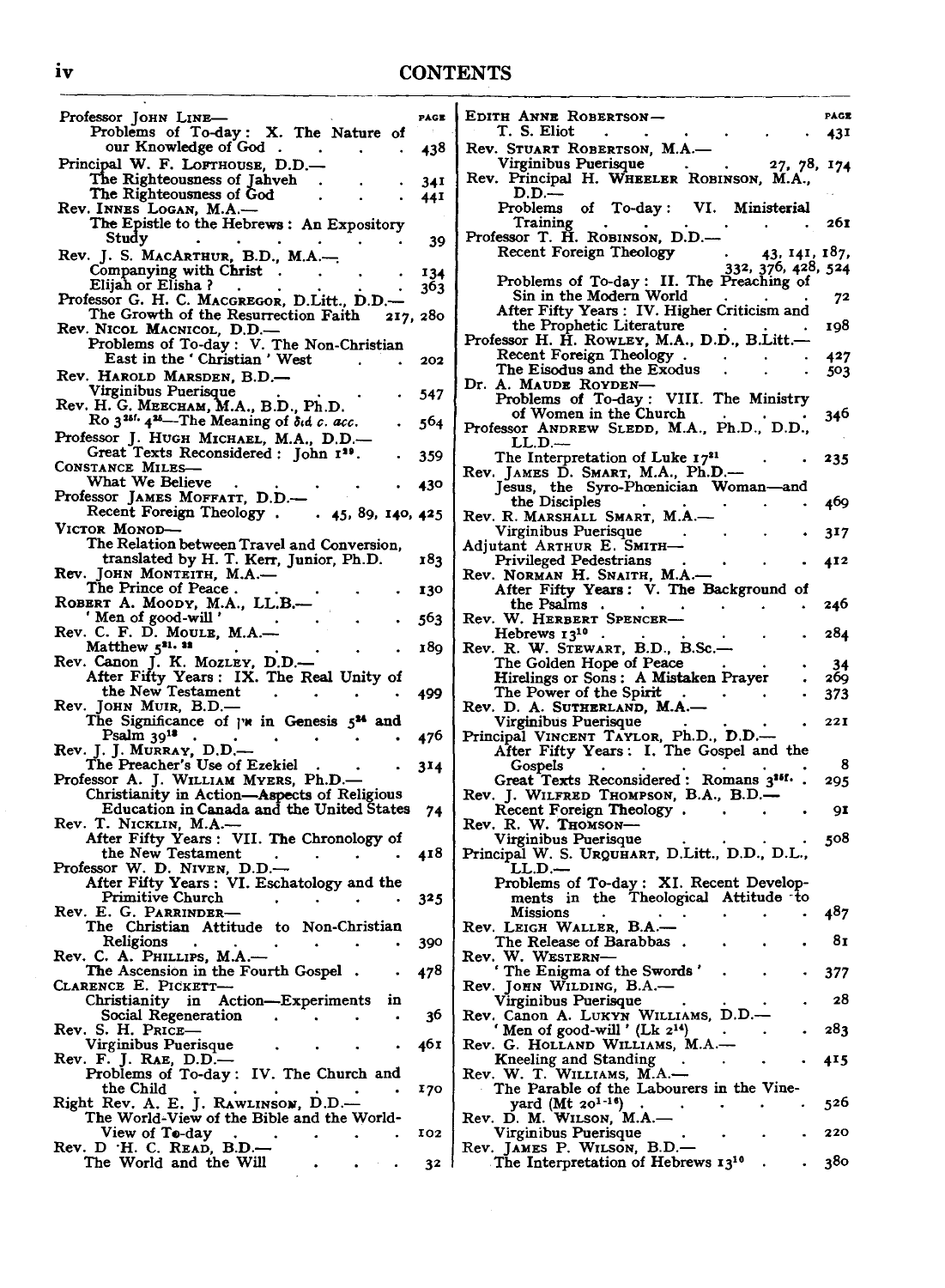|  |  |  |  |  |  |  | SUBJECTS. |  |
|--|--|--|--|--|--|--|-----------|--|
|--|--|--|--|--|--|--|-----------|--|

|                                    | PAGE                  |
|------------------------------------|-----------------------|
| After Fifty Years                  | 8, 68,<br>151,        |
| 198, 246, 325, 418, 452, 499, 537  |                       |
|                                    | 289<br>194.           |
| Agape                              |                       |
| Archaeology, Recent Biblical       |                       |
|                                    | 135, 277, 405,<br>533 |
| Armaments                          | 381                   |
| Ascension, in John                 | $\frac{1}{285,478}$   |
|                                    | 3, 14, 107, 147,      |
| Atonement                          |                       |
|                                    | 250, 271, 295, 359    |
| Barth, Karl                        | 195                   |
| Beauty                             | 238                   |
| Bible and Koran                    | 432                   |
|                                    |                       |
| Teaching of To-day<br>$\mathbf{r}$ | 102                   |
| Caritas,' Doctrine of              | 28q                   |
| Character                          | 568<br>479.           |
| Child, Importance of               | 170                   |
| 'Christ' and 'God'                 | 527                   |
|                                    |                       |
| " Poverty                          | 321                   |
| Christian Faith                    | 288<br>2,             |
| Life<br>,,                         | 196                   |
| Message                            | 2, 192, 194           |
| ,,                                 |                       |
| Christianity                       | 2, 338, 339, 530      |
| in Action.<br>,,                   | 36, 74                |
| and Pacifism<br>,,                 | 24                    |
| "Patriotism 384,                   | 530                   |
| Christians                         | 394                   |
| Christmas                          |                       |
|                                    | 130                   |
| Christology.                       | 149                   |
| Church, Attitude To-day            | 242                   |
| and Child<br>,,                    | 170                   |
| Congress.                          | 242                   |
| ,,<br>Criticism of                 |                       |
| ,,                                 | 481                   |
| City of God                        | 513                   |
| Compromise                         | 142                   |
|                                    |                       |
|                                    |                       |
| Cross, Offence of                  | 271                   |
| Democracy                          | 337                   |
| Christian<br>,,                    | 394                   |
| Divine Initiative                  | 387                   |
|                                    |                       |
| Doctrine, Church of England        | 52                    |
| East and West.                     | 202                   |
| Education for Christian            |                       |
| Marriage                           | 498                   |
| <b>Eisodus and Exodus</b>          | 503                   |
|                                    |                       |
| Elijah or Elisha?                  | 363                   |
| <b>Equality</b>                    | 242                   |
| Eros                               | 289<br>194,           |
| Eschatology and the Primi-         |                       |
| tive Church                        | 325                   |
|                                    |                       |
| European Problems                  | 49                    |
| Evil, Resistance of                | 52                    |
| Exodus, Date                       | 503                   |
| Expository Times,                  | Fiftieth              |
| Year                               | 1, 565                |
|                                    |                       |
| Ezekiel, Book of.                  | 314                   |
| Faith                              | 479, 480, 514         |
| Confessions of<br>,,               | 430<br>$\bullet$ .    |
| Love and Works                     | 48                    |
| Fear, Deliverance from             | 482                   |
|                                    | 101                   |
| a Threat to Christianity<br>,,     |                       |
| Federal Union                      | 517                   |
| Fellowship with God                | 194                   |
| Film, Religious                    | 191<br>3,             |
|                                    | 43,                   |
| Foreign Theology, Recent           |                       |
| 89, 140, 187, 330, 376, 425,       |                       |
|                                    | 472, 523, 560         |
| Forgiveness                        | 79                    |
| Form-Criticism                     | 10                    |
| Four Gospels                       | 8                     |
| Freedom, Christian                 | 290                   |

|                                                  | PAGE                  |
|--------------------------------------------------|-----------------------|
| God, Doctrine of                                 | 146                   |
| Face of<br>,,                                    | 557                   |
| Faithfulness of<br>                              | 225                   |
| Purpose<br>,,                                    | 241                   |
| Righteousness of<br>,,                           | 44 I                  |
| Wrath<br>,,                                      | 231                   |
| Gospel, Content of<br>Criticism                  | 243<br>97             |
| $\bullet$<br>and Gospels<br>,,                   | 8                     |
| Gospels, Historicity of                          | 147                   |
| Grace.                                           | 51                    |
| Texts Reconsidered<br>Great                      | 13,                   |
|                                                  | 107, 229, 295,<br>359 |
| Greek New Testament, Text                        |                       |
| οf                                               | 68                    |
| <b>Harvest</b>                                   | 549                   |
| Hebrews, Epistle to<br>Higher Criticism and Pro- | 39                    |
|                                                  | 198                   |
| phetic Literature<br>History, Witness of         | 148,<br>433           |
| Holy Spirit                                      | 196,<br>373           |
| Huxley, Aldous                                   | 55, 155,<br>204       |
| Illiteracy                                       | 479                   |
| Incarnation                                      | 385, 472              |
| and Political<br>,,                              |                       |
| <b>Ethics</b>                                    | 120                   |
| Individual, Value of<br>Jahveh, Righteousness of | 29I                   |
| Jesus and the Syro-Phœnician                     | 34 I                  |
| Woman                                            | 469                   |
| Jews, Faith of                                   | 483                   |
| in the Modern World<br>H.                        | 435                   |
| Joy                                              | 335                   |
| Judaism                                          | 483                   |
| Kenosis, Doctrine                                | 158<br>54,            |
| Kingdom of God.                                  | 5,<br>51, 94          |
| Knowledge of God, Man's<br>Law and Gospel        | 438<br>146            |
| Lawrence, D. H.                                  | 204                   |
| Leadership, Spiritual                            | 337                   |
| Liberalism                                       | 121                   |
| Life, Lessons from                               | 432                   |
| Love, Christian.                                 | 194, 289,<br>485      |
| Inventiveness of.                                | 515                   |
| Lütgert, Wilhelm                                 | 330                   |
| Marxism                                          | 302                   |
| Masaryk<br>Materialism                           | 95<br>302             |
| Minister and Gospel Criticism                    | 97                    |
| Training<br>,,                                   | 261<br>174.           |
| Miracles                                         | 143                   |
| Missions                                         | 390,<br>487           |
| Modern, not Modernist.                           | 213                   |
| ' Modernist '                                    | 148,<br>213           |
| Moral Rearmament                                 | 95.<br>387            |
| Morality<br>and Religion                         | 50, 98,<br>339        |
| $\bullet$<br>New Testament, Chronology           | 50, 193               |
| оf                                               | 418                   |
| Unity of                                         | 499                   |
| Niemöller, Martin                                | 334                   |
| Nomos                                            | 195                   |
| Obedience                                        | 176                   |
| Old Testament Revelation                         | 145, 537              |
| Pacifism                                         | 24, 34                |
| Paget, H. L.<br>Parable of the Labourers         | 285                   |
| Unjust Steward                                   | 526<br>46, 474        |
| Paul Conception of Christ                        | 456                   |
|                                                  |                       |

|                                                | PAGE               |
|------------------------------------------------|--------------------|
| Paul, Significance of                          | 452                |
| Peace .<br>34, 130, 485                        |                    |
| ' Personality,' and 'Humanity'                 | 194<br>566         |
| Poverty<br>Prayer<br>37I.                      | 384                |
| Problems of To-day<br>24, 72, 120,             |                    |
| 170, 202,<br>26I, 30I,                         | 346,               |
| 394, 438, 487                                  |                    |
| Protestantism, French                          | 428                |
| $\frac{1}{288}$<br>Psalms, Background of       | 246                |
| Puritanism                                     | 422                |
| Purity<br>Purpose, God's                       | 374<br>241         |
| Q, Origin of                                   | 379                |
| Reformation                                    | 244                |
| Religion, Alienation from<br>۰                 | 481                |
| and Morality.                                  | 50,<br>193         |
| Psychology                                     | 387                |
| Return to                                      | 50                 |
| Religious Education<br>100, 170,               | 239,               |
| 529.<br>Canada<br>in                           | 532                |
| and U.S.A.                                     | 74                 |
| Resurrection Faith<br>217,                     | 280                |
| Revelation .<br>387, 462,                      | 537                |
| Reverence.                                     | 287                |
| Righteousness of God                           | 44I                |
| Jahveh<br>н.                                   | 34I                |
| Russian Thought.                               | 54                 |
| Sacraments<br>Freedom in                       | 14                 |
| Sacrifice in the O.T.                          | 291<br>151         |
| St. Francis <i>.</i>                           | 142                |
| Schlatter, Adolf                               | 330                |
| Science and Religion                           | 293                |
| Sermon on the Mount<br>$\bullet$               | 340                |
| Sin                                            | 197<br>59,         |
| ., Doctrine of<br>, Preaching of To-day        | 140                |
|                                                | 72                 |
| Social Gospel, Definition<br>301,<br>Morality  | 568<br>303.<br>533 |
| <br>Regeneration<br>,,                         | 36                 |
| Salvation                                      | 482                |
| ŗ,<br>Spiritual Capacity                       | 394                |
| Student Christian Movement                     | 520                |
| Suffering, Discipline of.                      | 319                |
| Path of<br>,,                                  | 527                |
| Swords, Enigma of                              | 563<br>377.        |
| Tambaram .<br>Teacher, Christian               | 355<br>100         |
| Temptation                                     | 467                |
| Theology, A Means of Evan-                     |                    |
| gelism                                         | 435                |
| Not Final                                      | 435                |
| Task of                                        | 434                |
| Totalitarianism                                | 53 I               |
| Traditionalism<br>Travel and Conversion, Rela- | 149                |
| tion between                                   | 183                |
| Truth and Freedom                              | 552                |
| Universalism                                   | 288                |
| Utopianism                                     | 301                |
| Virginibus Puerisque . 27, 77, 124             |                    |
| 174, 220, 267, 317, 367,                       |                    |
| 408, 460, 508, 546                             |                    |
| Vows<br>Women in the Church.                   | 179                |
| 346,<br>Work, Uncongenial                      | 381                |
| $\mathbf{{Y}ates}$<br><b>Thomas</b>            | 95<br>237          |
|                                                |                    |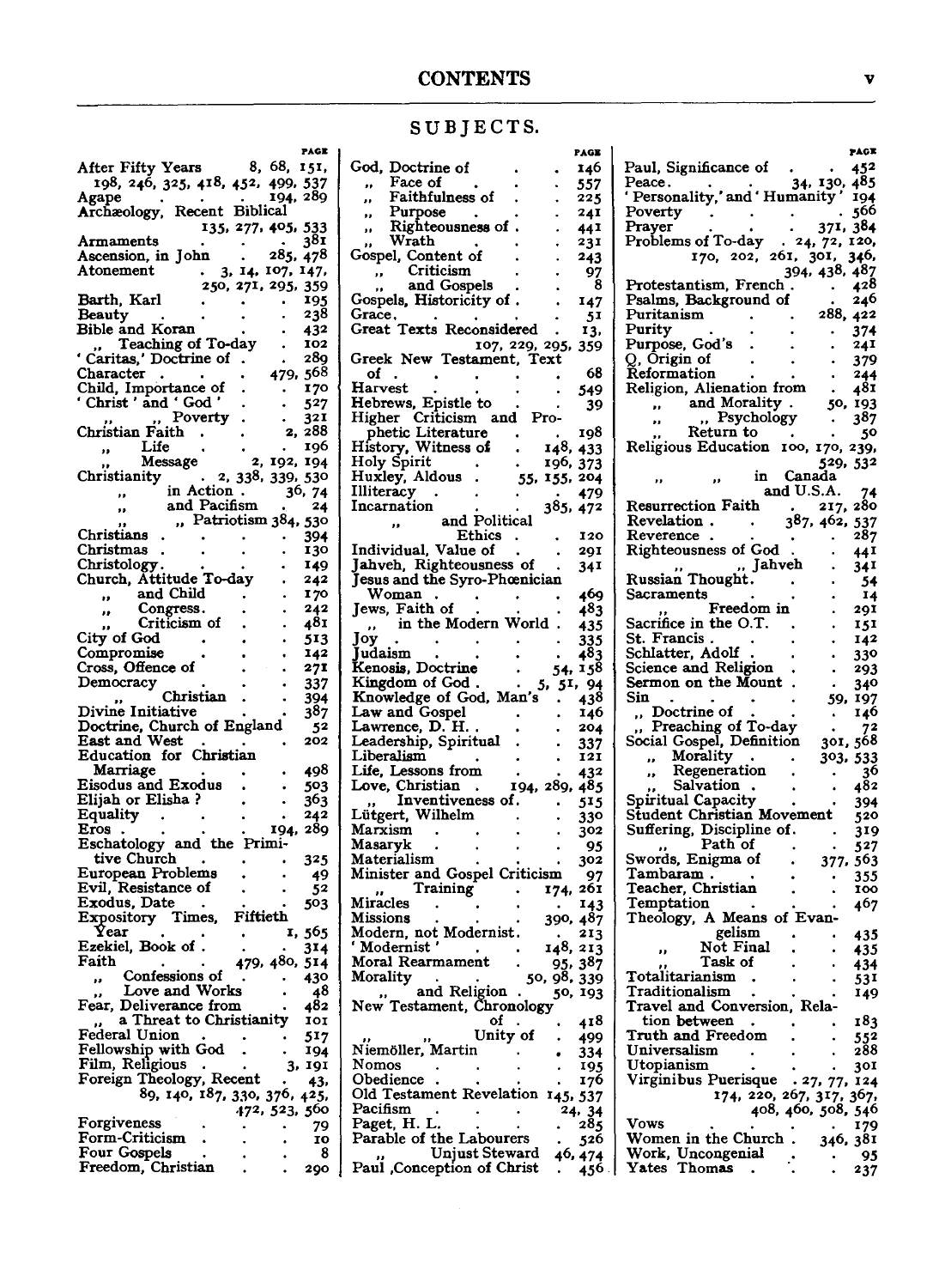#### BOOKS.

 $\cdots$ 

| Abbott, Escape or Freedom?<br>Abercrombie, Saint Augustine<br>Adams, Biblical Backgrounds         | 450        |                                                           |         |
|---------------------------------------------------------------------------------------------------|------------|-----------------------------------------------------------|---------|
|                                                                                                   |            | Davis.<br>Environment of                                  |         |
|                                                                                                   | 167        | Younger Churches                                          | 497     |
|                                                                                                   | 311        |                                                           | 167     |
| Adler, Das erste christliche                                                                      |            | Dean, The New Testament, i.<br>De Boer, Research into the |         |
| Pfingstfest                                                                                       | 426        | Text of 1 Samuel 1–16                                     |         |
|                                                                                                   |            |                                                           | 43      |
| Alington, The New Testament                                                                       | 164        | De Burgh, From Morality to                                |         |
| Anglo-Jewish Letters                                                                              | 254        | Religion.                                                 | 193     |
| Angus, Essential Christianity                                                                     | 338        | Demant, The Religious Pro-                                |         |
| Armitage, Copernicus                                                                              | 164        | spect                                                     | 53 I    |
| Atkins, Christianity and the                                                                      |            | Dewick, The Indwelling God.                               | 60      |
| Creative Quests<br>adcock, History of                                                             | 356        | Dibelius, Message of Jesus                                | 542     |
| Badcock,<br>the                                                                                   |            | Dissertationes in Honorem                                 |         |
| Creeds <sup>2</sup>                                                                               | 260        | Dr. Eduardi Mahler                                        | 427     |
| Barry, Convictions                                                                                |            | Dixon, The Human Situation                                | 115     |
|                                                                                                   | 337<br>196 | Dodd, History and the Gospel                              | 147     |
| Barth, The Holy Ghost.<br>,, The Knowledge of God                                                 |            | Douglas, Last Word in Pro-                                |         |
|                                                                                                   | 210        |                                                           | 209     |
| Beiträge<br>Förderung<br>zur                                                                      |            | phecy                                                     |         |
| christlicher Theologie                                                                            | 330        | Duncan-Jones, Struggle<br>for                             |         |
| Bell, The Qur'an, ii.                                                                             | 447        | $\rm{Fredom}$<br>Religious<br>in                          |         |
| Religion for Living<br>$\overline{\phantom{a}}$                                                   | 532        | Germany                                                   | 62      |
| Berdyaev, Solitude and Society                                                                    | 160        | Duncan - Jones, Outline of                                |         |
| Spirit and Reality                                                                                | 350        | Church History<br>209, 310,                               | 356     |
| Beth,<br>Die<br>Krisis des Pro-                                                                   |            | The New<br>Dunne,<br>Immor-                               |         |
| testantismus                                                                                      |            |                                                           | 166     |
| Blau, Die Menschwerdung                                                                           | 90         | tality<br>Easton, What Jesus Taught.                      | 163     |
|                                                                                                   |            | Eerdmans, Studies in Job                                  | 428     |
| Gottes                                                                                            | 472        | Eliot, The Family Reunion                                 | 431     |
| Book of Books                                                                                     | 67         | England, Can Human Nature                                 |         |
| Book of Personal Religion,                                                                        |            | be Improved ?                                             | 2I I    |
| ed. Micklem                                                                                       | 66         |                                                           |         |
| Box.<br>Introduction<br>the<br>to                                                                 |            | Epstein, Judaism                                          | 483     |
| Ignatian Exercises                                                                                | 45I        | The<br>Evans and Robinson,                                |         |
| Braden, The World's Religions                                                                     | 402        | Bible                                                     | 168     |
|                                                                                                   |            | Fendt, Grundriss der Prak-                                |         |
| Braun, History and Romance                                                                        |            | tischen Theologie                                         | 90, 425 |
| in Græco-Oriental Litera-                                                                         |            | Ferrar Papers                                             | 113     |
| ture                                                                                              | 162        | Filson, Origins of the Gospels                            | 97      |
| Brown, The Minister                                                                               | 61         | Findlay, Jesus, Divine and                                |         |
| Bückers, Die Unsterblich-                                                                         |            | Human                                                     | 18      |
| Weisheits-<br>keitslehre des                                                                      |            | Finkelstein, The Pharisees                                |         |
| buches                                                                                            | 376        |                                                           |         |
|                                                                                                   |            |                                                           | 206     |
|                                                                                                   |            | Fletcher, In Search of Person-                            |         |
| Burch, Anthropology and the                                                                       |            | ality                                                     | 257     |
| Apocalypse                                                                                        | 352        | Flew, Jesus and His Church.                               | 19      |
| Burnaby, Amor Dei                                                                                 | 256        | Guide to<br>Fosdick.<br>Under-                            |         |
| Busch, Zum Verständnis der                                                                        |            |                                                           | 253     |
| synoptischen Eschatologie.                                                                        | 426        | standing the Bible                                        |         |
| Cadoux, Shakespearean Selves                                                                      | 22         | Foster, Church of the T'ang                               |         |
| Case for Evangelical                                                                              |            | Dynasty.                                                  | 256     |
| Modernism                                                                                         | 148        | Gardner-Smith, Saint John                                 |         |
|                                                                                                   |            | and the Synoptic Gospels.                                 | 257     |
| Caiger, Archæology and the<br>N.T.                                                                | 496        | Garvie, Christian Moral Con-                              |         |
| Chaillet, L'Eglise est Une                                                                        | 524        | duct                                                      | 50      |
| Essay<br>on Critical                                                                              |            | George, Psalms arranged for                               |         |
| Church,                                                                                           |            | Private Worship                                           | 353     |
| Appreciation                                                                                      | 20         | Gilson, Reason and Revelation                             |         |
| Cirlot, The Early Eucharist                                                                       | 355        | in the Middle Ages                                        | 399     |
| Clarke, Church Builders of the                                                                    |            |                                                           |         |
| Nineteenth Century                                                                                | 161        |                                                           |         |
| The N.T. Shortened.                                                                               | 308        | Gorodetzky, The Humiliated<br>Christ in Modern Russian    |         |
|                                                                                                   |            | Thought .                                                 | 54      |
| de Vinet.                                                                                         | 44         | Gospel to this Generation                                 | 242     |
|                                                                                                   |            | Green, Our Great High Priest                              | 312     |
| the Fourteenth Century                                                                            | 21         | The Gospel Story                                          | 357     |
| Clavier, La Pensée Religieuse<br>Coleman, English Mystics of<br>Creed,<br>Divinity<br>of<br>Jesus |            | Greenslade, Work of William                               |         |
| Christ                                                                                            | 66         | Tindale                                                   | 20      |
| Davids, What was the Original<br>Gospel in 'Buddhism                                              |            | <b>Biology</b><br>Greenwood,<br>and<br>Christian Belief   | 169     |

| PAGE      |                                                            | PAGE       |
|-----------|------------------------------------------------------------|------------|
|           | Grenfell, A Labrador Logbook                               | 480        |
| 497       | Guignebert,<br>The<br>Jewish                               |            |
| 167       | World                                                      | 349        |
|           | Prophecy<br>Guillaume,<br>and<br>Divination                | 160        |
| 43        | Gurner, I Chose Teaching                                   |            |
|           | We Crucify                                                 | 54I        |
| 193       | Haller, Rise of Puritanism                                 | 542<br>540 |
| 531       | Hammond, Perfect Freedom.                                  | 210        |
| 60        |                                                            |            |
| 542       | Handbook on Christian Teach-<br>__ ing, ed. Yeaxlee        | 354        |
|           | Hanson, S. T. Coleridge                                    | 309        |
| 427       | Announcing<br>Hardman,<br>the                              |            |
| 115       | Psalms and Lessons.                                        | 353        |
| 147       | Haslehurst,<br>Church of Eng-                              |            |
|           | land Doctrine                                              | $-52$      |
| 209       | Hatch, Principal Uncial Manu-                              |            |
|           | scripts of the N.T.                                        | 307        |
|           | Hauck, Calvin u. die Recht-                                |            |
| 62        |                                                            | 473        |
|           |                                                            | 65         |
| 356       |                                                            | 91         |
| 166       | ing, ii.<br>Hempel, Das Ethos des Alten                    |            |
| 163       | Testaments.                                                | 332        |
| 428       | Politische Absicht                                         | 425        |
| 431       | Herntrich, Jeremia                                         | ī88        |
|           | Higham, Faith of Our Fathers                               | 404        |
| 21 I      | Philanthropic Motive<br>Hnik,                              |            |
| 483       | in Christianity                                            | <b>III</b> |
|           | Hobhouse, Selected Writings                                |            |
| 168       | of William Law                                             | 208        |
|           | Hodgson, Second World Con-                                 |            |
| 425       | ference on Faith and Order                                 | 16         |
| 113       | Hollington, Psychology Serv-<br>ring Religion              |            |
| 97        | Hopkins, Psychology of Social                              | 208        |
| х8        | Movements                                                  | 162        |
|           | Kleinen<br>Zwölf<br>Horst, Die                             |            |
| 206       | Propheten                                                  | 140        |
|           | Horton, Contemporary Con-                                  |            |
| 257<br>19 | tinental Theology                                          | 163        |
|           | Hoschander, Priests and Pro-                               |            |
|           | phets                                                      | 18         |
| 253       | Hoste, Partnership of Nazar-                               |            |
| 256       | eth                                                        | 385        |
|           | Hough, Free Men                                            | 401        |
| 257       | Ingram, Towards Christianity                               | 446        |
|           | Defeat of War<br>Jackson,                                  | 495        |
| 50        | History of Church                                          |            |
|           | Jenkins,                                                   | 450        |
| 353       | History<br>nkins, F. D. Maurice and<br>the New Reformation | 114        |
|           | Jorgensen, Saint Catherine of                              |            |
| 399       | Siena                                                      | 383        |
|           | Judaism and Christianity, iii.                             | 254        |
|           | Kähler,<br>Jesus<br>das<br>Alte<br>u.                      |            |
| 54        | Testament                                                  | 376        |
| 242       | Kenmare, Browni<br>Modern Thought<br>Browning<br>and       |            |
| 312       |                                                            | 398        |
| 357       | Western Text in the<br>Kenyon,                             |            |
|           | Gospels<br>King, Right and Wrong                           | 542<br>98  |
| 20        | $\overline{\textbf{of}}$<br>Pioneers<br>Re-<br>Kinloch,    |            |
| 169       | ligious Education                                          | 450        |
|           |                                                            |            |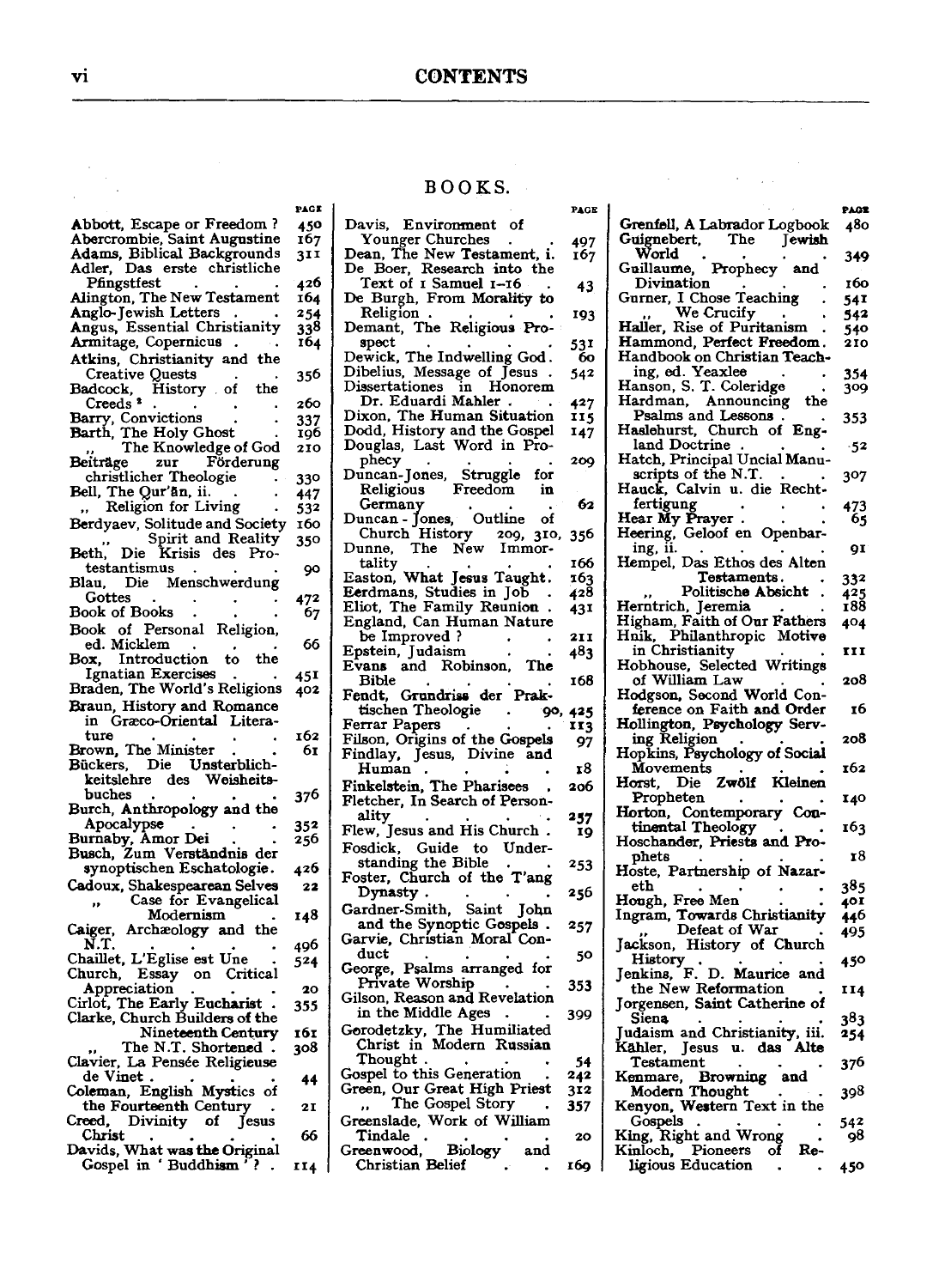**PAGB** 

|                                                                         | PAGE |
|-------------------------------------------------------------------------|------|
| Knox, St. Paul and the Church                                           |      |
| of the Gentiles                                                         | 350  |
| Kraeling, The Book of the                                               |      |
| Ways of God.                                                            | 305  |
| Krishna, Pañjābī Sūfī Poets,                                            |      |
| A.D. 1460-1900.                                                         | 259  |
| Kuhn, Erklärungen zu Genesis                                            |      |
| $r-14$                                                                  | 333  |
| Laborde, Problems in Modern                                             |      |
| Education                                                               | 529  |
|                                                                         | 451  |
| Laski, Jewish Rights<br>Lattey, The O.T. : First Book                   |      |
| of Psalms                                                               |      |
| Leon, Philosophy of Courage.                                            | 403  |
|                                                                         | 310  |
| Leonard, Authorship of                                                  |      |
| Hebrews.                                                                | 495  |
| Lewis, The Faith We Declare                                             | 449  |
| Lidgett, Idea of God and<br>Social Ideals                               |      |
|                                                                         | 5    |
| Lietzmann, Founding of the                                              |      |
| Church Universal<br>Lindblom, Die Jesaja -                              | 19   |
|                                                                         |      |
| Apokalypse                                                              | 43   |
| Lindsay, Pacifism as a Prin-                                            |      |
|                                                                         | 496  |
| ciple<br>Lucas, Primordial Functions                                    |      |
| of Government                                                           | 165  |
| Lydekker, The Faithful Mo-                                              |      |
| hawks                                                                   | 21   |
|                                                                         | 397  |
| nawks<br>M'Connell, John Wesley<br>M'Dougall, Riddle of Life            | 293  |
| Mackail, Sayings of Christ                                              | 167  |
| Mackinnon, Origins of the                                               |      |
| Reformation<br>$\blacksquare$                                           | 244  |
| MacLeish, Nature of Re-                                                 |      |
| ligious Knowledge<br>$\bullet$                                          | 255  |
| MacMurray, The Clue<br>to                                               |      |
|                                                                         | 241  |
| History<br>Manning, Why Not Abandon                                     |      |
| the Church ?                                                            | 402  |
| Maritain, True Humanism                                                 | 306  |
| Matthews, Christ                                                        | 396  |
| Metz, One Hundred Years of                                              |      |
|                                                                         |      |
| <b>British Philosophy</b><br>$\mathcal{A}$<br>Moffatt, N.T. Translation | 17   |
|                                                                         | 15   |
| The Books of the                                                        |      |
| Prophets<br>Moody, Childhood of the                                     | 312  |
|                                                                         |      |
| Church                                                                  | 164  |
| Mozley, A Guide to the O.T                                              | 119  |
| Mueller, Kirchengeschichte, i.                                          | 140  |
| Murray, Introduction to                                                 |      |
| Christian Psycho-Therapy.                                               | 113  |

| Murry, Heaven-and Earth.                                               | 64         |
|------------------------------------------------------------------------|------------|
| Price of Leadership.                                                   | 447        |
| Price of Le<br>Noel, Life of Jesus                                     | 67         |
| Noth, Das Buch Josua                                                   | 45         |
| Nygren, Agape and Eros<br>194.                                         | 289        |
| Oko, Solomon Schechter                                                 | 254        |
| Parkes, The Jew and His                                                |            |
| reignbour<br>Paton, World Community<br>Pool Christi                    | 212        |
|                                                                        | 16         |
| Peel, Christian Freedom                                                | 290        |
| Petrie, The Making of Egypt.                                           | 357        |
| Phillips, The Gospel in the                                            |            |
| World.                                                                 | 351        |
| The Bantu in the                                                       |            |
| City<br>Plowright, Our Gospel-or                                       | 494        |
| His ?                                                                  |            |
| Pope, On Roman Roads with                                              | 481        |
| Št. Paul                                                               |            |
| $\bullet$                                                              | 449        |
| Puritans, ed. Miller                                                   | 440<br>II2 |
| Rabbinic Anthology<br>Raymond, In the Steps of St.                     |            |
| Francis                                                                | 142        |
| Record and Revelation                                                  | 145        |
| Redlich, Form Criticism                                                |            |
| Introduction to the                                                    | 255        |
| <br>Fourth Gospel                                                      | 256        |
| Reid, Preface to Faith<br>307,                                         | 339        |
| Renascence of Religion                                                 | 112        |
| Ricciotti, Histoire d'Israel                                           | 523        |
| Richardson, Biblical Arch-                                             |            |
|                                                                        | 207        |
|                                                                        |            |
|                                                                        | 94         |
| Kingdom<br>Rochedieu, La Personnalité                                  |            |
| Divine                                                                 | 523        |
| Rowley, Israel's Mission to                                            |            |
| the World                                                              | 400        |
| Sasse, Kirche u. Herrenmahl.                                           | -90        |
| Sayers, Strong Meat                                                    | 526        |
| Schæffer, Cuneiform Texts                                              | 448        |
| Scott, Words                                                           | 260        |
| Selbie, Validity of Christian                                          |            |
| <b>Belief</b>                                                          | 386        |
| Shropshire, The Church and                                             |            |
| Primitive Peoples<br>Primitive Peoples<br>Stafford, A Religion for De- | -63        |
|                                                                        |            |
| mocracy                                                                | 310        |
| Stamp, Christianity and Eco-                                           |            |
| nomics                                                                 | 353        |
| Stoddart, My Harvest of the<br>Years                                   |            |
| $\mathbf{A}$ and $\mathbf{A}$ and $\mathbf{A}$ and $\mathbf{A}$        | 141        |

Years . . . Stomt, Whither Arabia ?

141 308

| <b>Study of Theology</b>                                                                           | 492          |
|----------------------------------------------------------------------------------------------------|--------------|
| Symonds, The Church Uni-<br>versal                                                                 | 309          |
| Temple, Readings in St.                                                                            |              |
| John's Gospel.<br>Thomas, The Recovery of the                                                      | 400          |
| Ancient Hebrew Language.                                                                           | 399          |
| Training in Prayer                                                                                 | 403          |
| Trueblood, Trustworthiness of                                                                      |              |
| Religious Experience                                                                               | 449          |
| Trumbull, Prophecy's Light                                                                         |              |
| on To-day                                                                                          | 2 I I<br>311 |
| Tyndale, The New Testament<br>Underhill, Eucharistic Prayers                                       | 312          |
| United Christian Front, ed.                                                                        |              |
| Lunn                                                                                               | 66           |
| Van Lennep, The Four-Fold                                                                          |              |
| Message                                                                                            | 118          |
| Victor, A Catholic Looks at                                                                        |              |
| War                                                                                                | 209          |
| Vine, Expository Dictionary                                                                        |              |
| of N.T. Words.                                                                                     | 357          |
| Vis, Messianic Psalm Quota-                                                                        | 258          |
|                                                                                                    |              |
| <b>Didache</b> .                                                                                   | 65           |
|                                                                                                    |              |
| Wade-Evans, Nennius's His-<br>tory of the Britons                                                  | 169          |
| West, Western Liturgies                                                                            | 260          |
| Westbury-Jones, Roman and                                                                          |              |
| Christian Imperialism                                                                              | 357<br>188   |
| Westin, John Ŵyclif<br>Weymouth, N.T. in Modern                                                    |              |
| Speech                                                                                             |              |
| Witham, The Pastures of His                                                                        | 312          |
|                                                                                                    | 382          |
|                                                                                                    | 19           |
|                                                                                                    | 498          |
| Presence<br>Whitlow, J. Taylor Smith<br>Whitney, Reformation Essays<br>Wigley, Necessity of Chris- |              |
| tian Modernism                                                                                     | 493          |
| The Reformed<br>Wilkinson,                                                                         |              |
| Pastor                                                                                             | 494          |
| Williams, Doctrines of Modern<br>Judaism Considered.                                               |              |
| Wing, Films and the Faith                                                                          | 45 I<br>3    |
| Wolf, A History of Science                                                                         | 257          |
| World Mission of the Church                                                                        | 355          |
| Wright, Asking Them Ques-                                                                          |              |
| tions, ii.                                                                                         | 312          |
| Yates, A Happy Warrior                                                                             | 237          |
| Zwemer, Studies in Popular                                                                         |              |
| Islam.<br>Islam.<br>Dynamic Christianity                                                           | 260          |
|                                                                                                    | 402          |

vii

**PAGK**